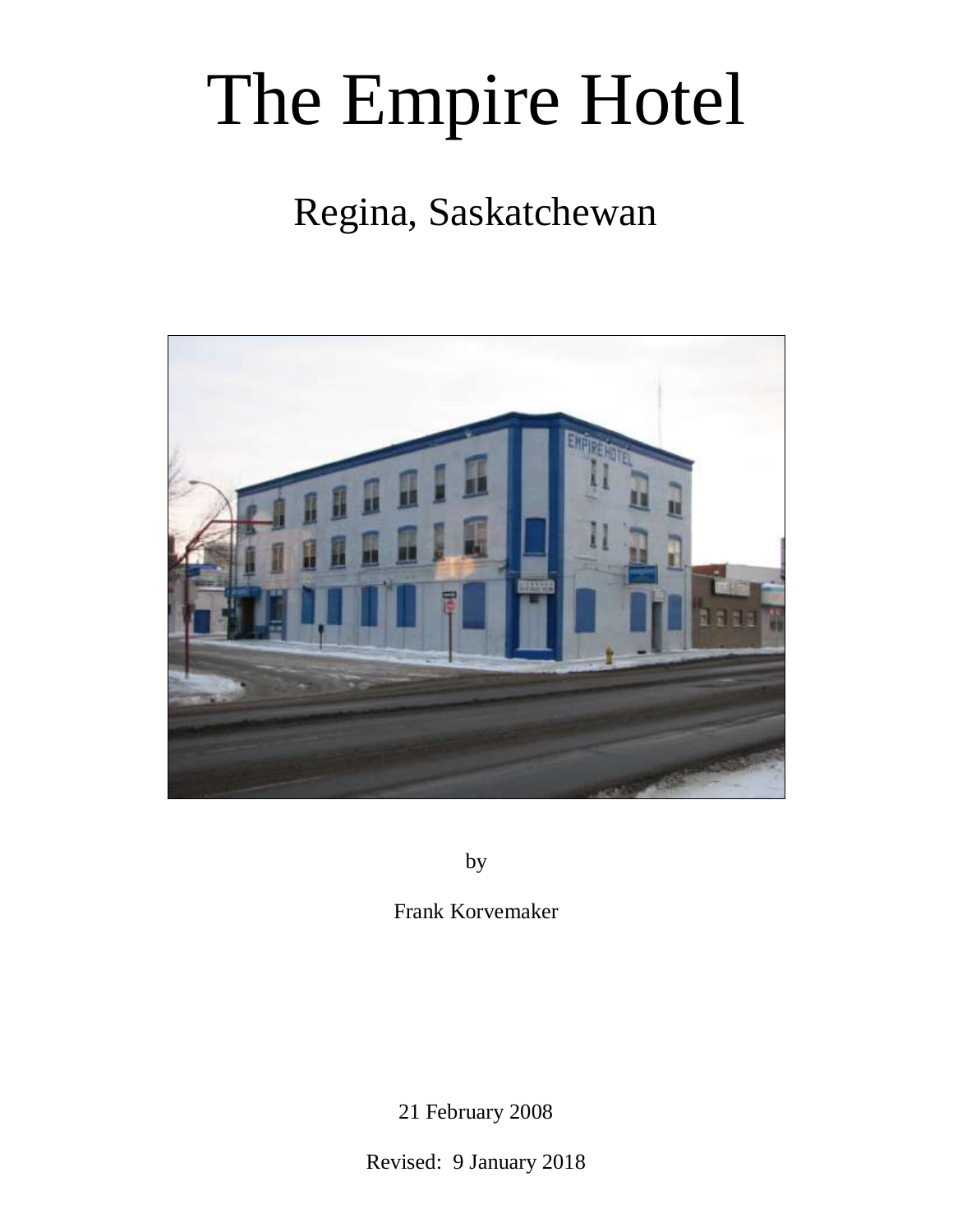

Empire Hotel, 28 Nov. 1912 – (Source: Sask. Archives: R.J. Lecky Album, p. 117) Owners: Albert & Sam Cook (Source: Henderson's Directory for Regina – 1913 +)



Empire Hotel – 12 Jan. 2008 – arrow marks junction between original structure and the south addition. (Source: Frank Korvemaker)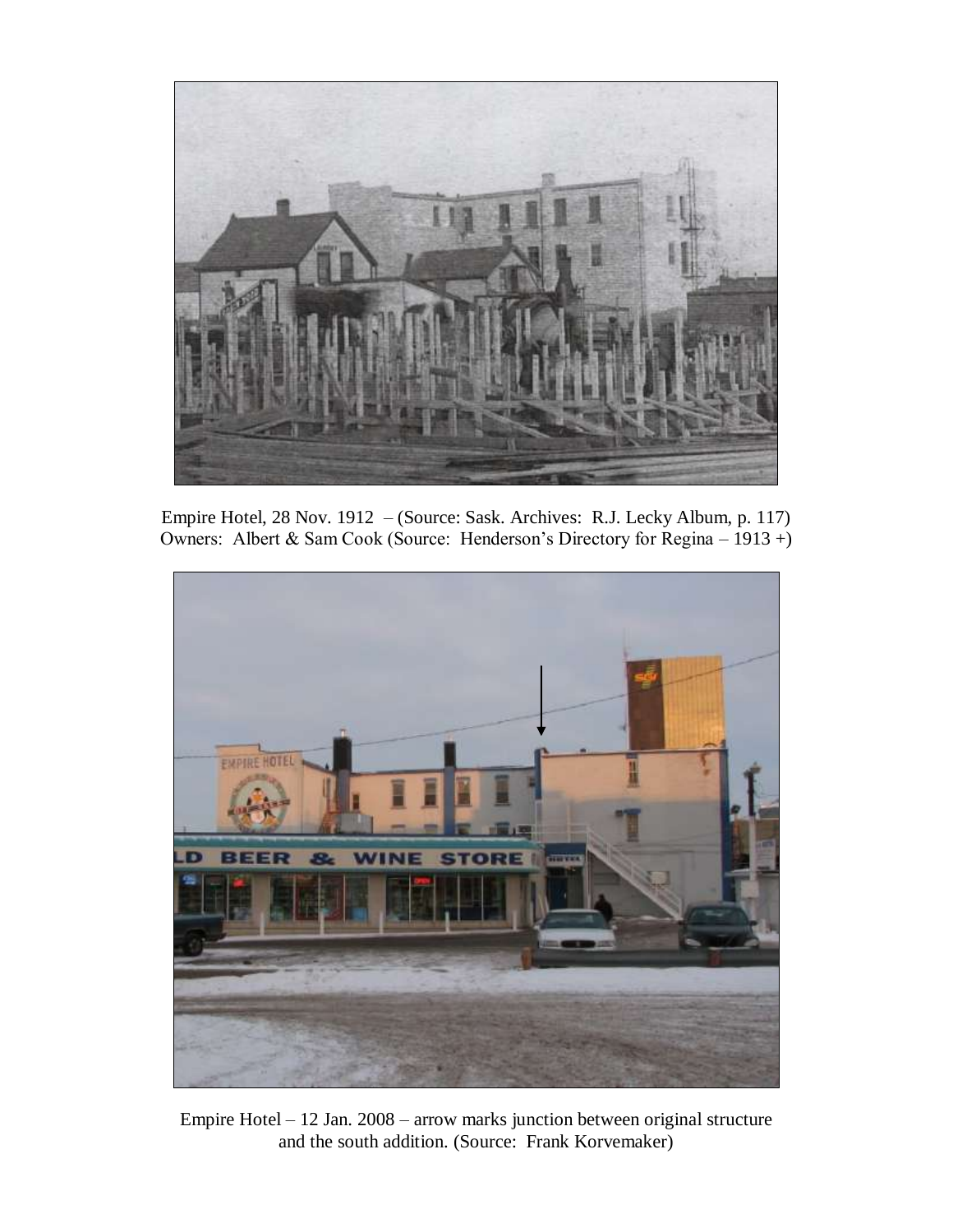

Empire Hotel (red arrow), located at the SW corner of South Railway Ave. (now Saskatchewan Drive) and McIntyre Street. The small black arrow next to the number **53** points to the south addition. (Source: Sask. Archives: 1963 Fire Insurance Plan for Regina)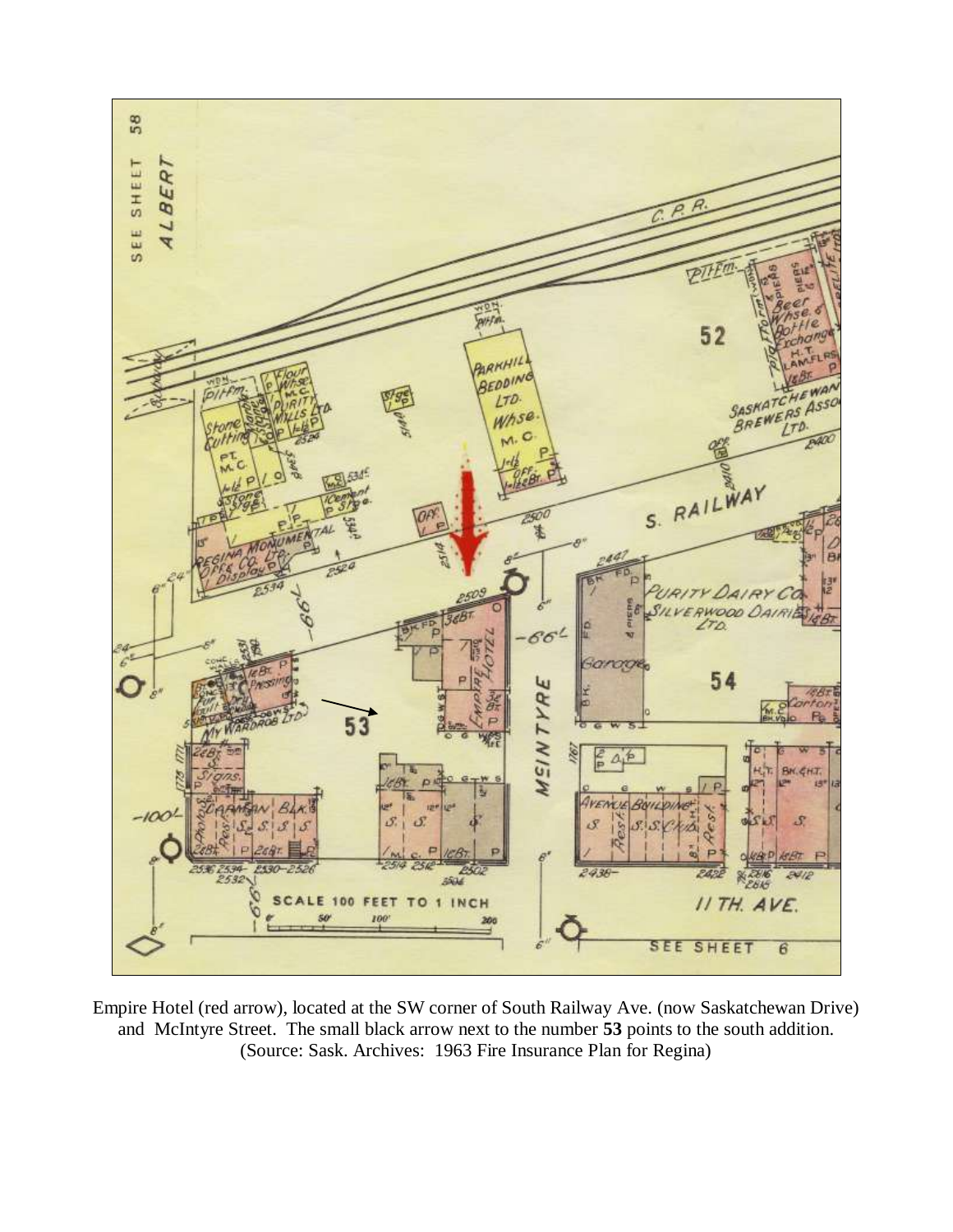

Empire Hotel – North and East sides - 12 January 2008. The south addition is to the left of the arrow. (Source: Frank Korvemaker)



Empire Hotel – West and South sides - 12 January 2008. The south addition is to the right of the arrow. (Source: Frank Korvemaker)